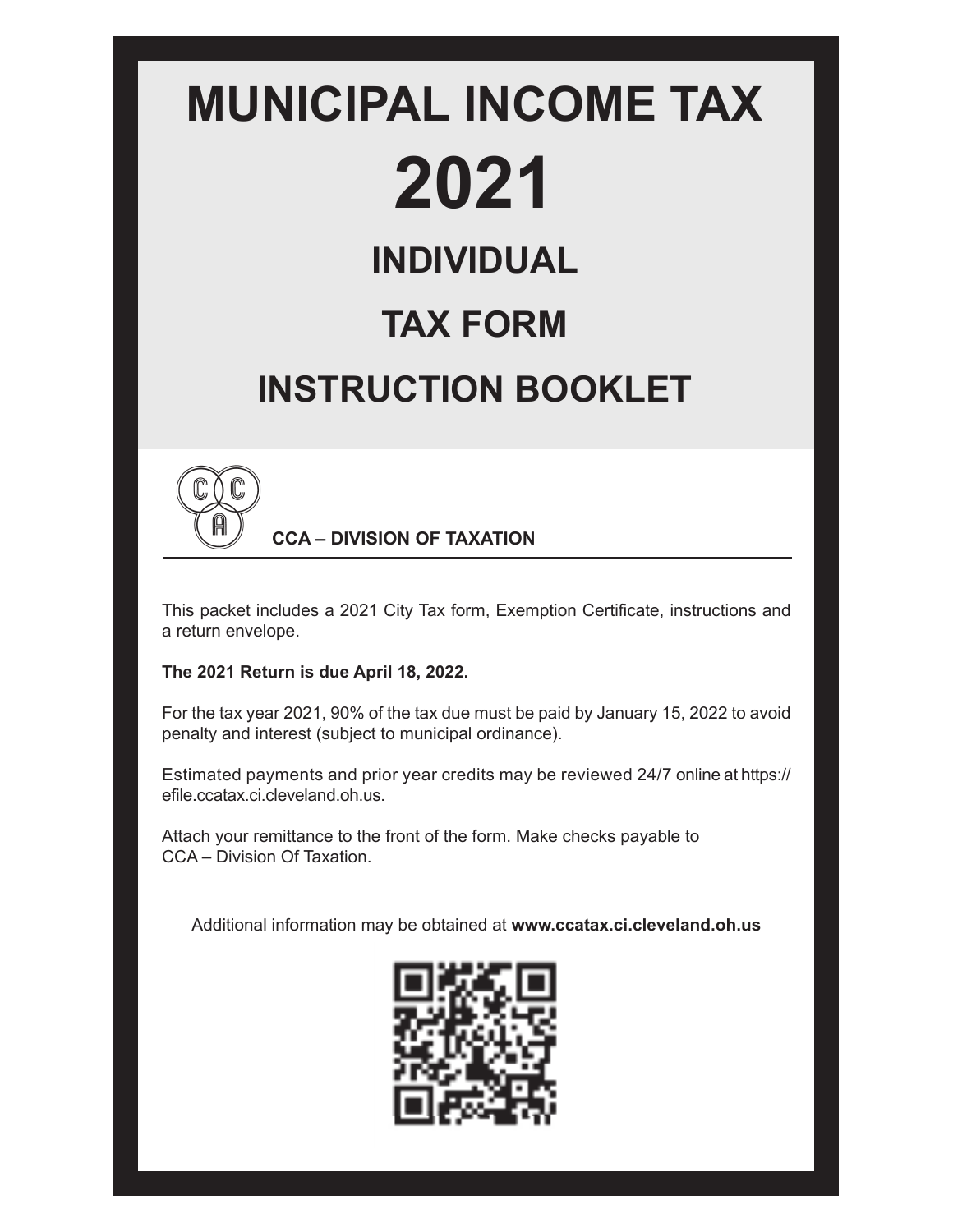# **CCA eFile**

eFile is a convenient and secure way for qualified taxpayers to file and pay their CCA Municipal Income Tax forms electronically.

#### **Currently CCA eFile allows the following:**

#### **• 2021 Individual Exemption Certificate**

Use this electronic form if you had no earned income for the entire year.

- **2021 Individual Annual City Tax Form**
- **Individual Estimated Payment**
- **Tax, Penalty and/or Interest Payment**
- **Review account estimate and credit information**

If you have any of the following, you cannot use eFile to file an Individual City Tax Form at this time. You must submit a paper return. Other restrictions may apply depending on the type of tax form you file.

- Business (Schedules C or F)
- Rental or K-1 activity (Schedule E)
- Overpayment (Refund or Credit)
- W2 from one employer listing multiple cities
- 1099-NEC from one business with income earned in multiple cities
- Residence Tax withheld by the employer

Visit our web site for details

# **www.ccatax.ci.cleveland.oh.us**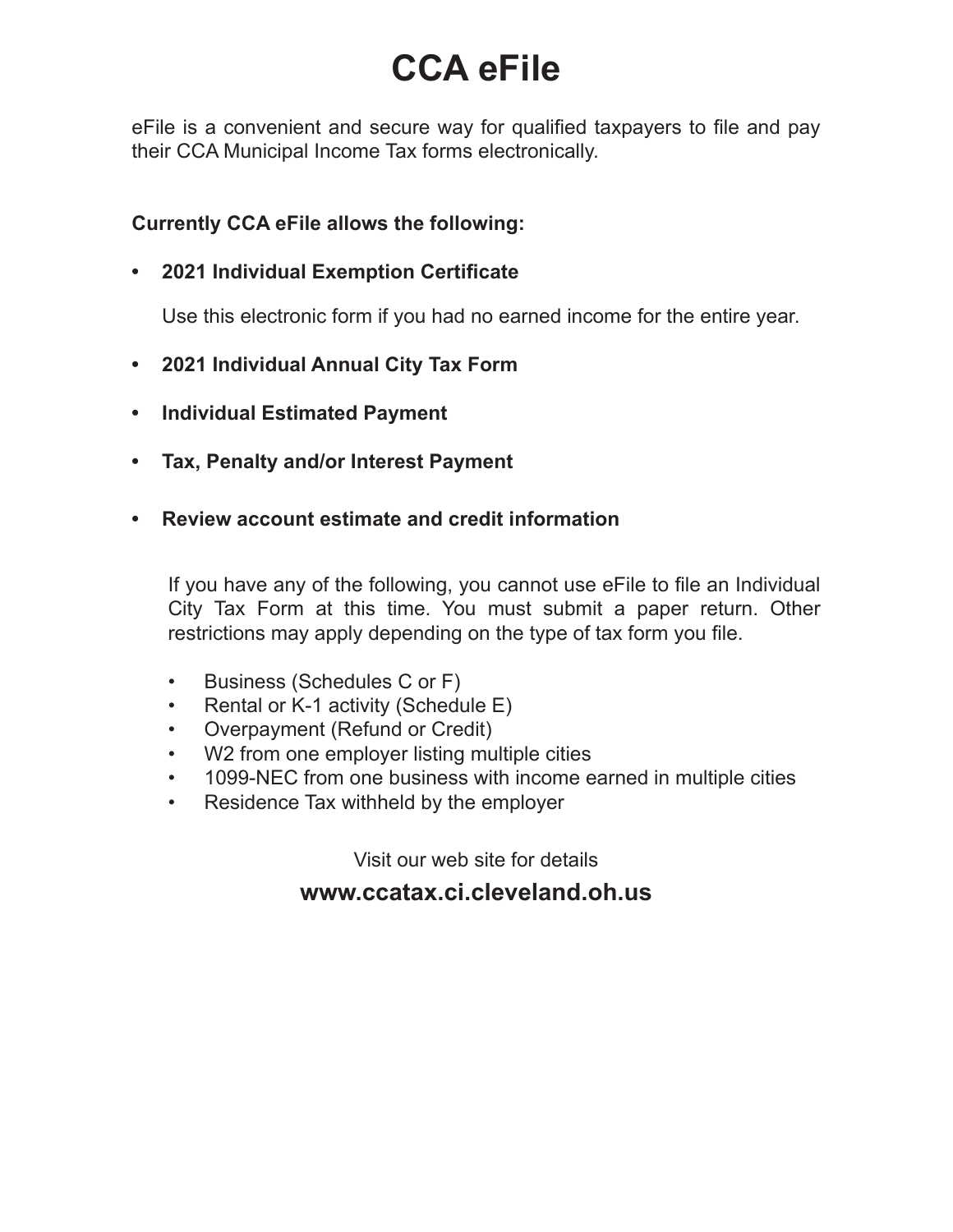#### **WHO MUST FILE**

All individuals 18 years of age and older subject to local income tax. Note: Montpelier, Munroe Falls, New Paris, Oakwood, Obetz, Phillipsburg, and Riverside have no minimum age; Geneva-onthe-Lake uses 15 as a minimum age. Grand River, Rushsylvania, and West Milton use 16 as the minimum age. New Carlisle individuals 16 and 17 years old earning \$2,500.00 or more are subject to the tax.

You must file a CCA Individual City Tax Form or Exemption Certificate (including retired persons, public assistance, etc.) if one or more of the following applies to you:

1. Live in a CCA member municipality that has mandatory filing. (See Tax Rate Schedule)

Note: Phillipsburg residents less than 16 years of age, Rushsylvania residents less than 18 years of age; Obetz residents whose only income is exempt income and have no tax liability to the Village of Obetz; New Carlisle and Riverside retired residents with no municipal taxable income; West Milton retired residents after filing a return for the year following the year in which they became permanently retired; are exempt from filing.

- 2. Live in a CCA member municipality with a tax credit of less than 100% when work is performed outside the residence city. (See Tax Rate Schedule)
- 3. Have taxable income in a CCA member municipality in which municipal income taxes were not withheld or were withheld incorrectly.
- 4. Conduct business in a CCA member municipality.
- 5. Own rental property in a CCA member municipality and charge gross monthly rent exceeding \$125.00. (Rental income subject to municipal ordinance)

#### **WHAT INCOME IS TAXABLE**

Income from wages, salaries, tips, commissions, profit from rents, profit from business, professional fees, wage continuation plans (including retirement incentive plans, severance pay and shortterm disability), prizes and gambling winnings (lottery subject to municipal ordinance) or any other income for which no provision has been made for listing on the tax return.

Tuition grants which include research and/or teaching duties are subject to the city income tax. Short Term Disability benefits and third party sick pay received under a wage continuation plan are taxable.

Retirement Plans, i.e. 401(k), 403(b), IRA, Keogh, STRS, PERS "picked up" by a public employer are not deductible from wages. The cost of group term life plans over \$50,000.00 are taxable. City taxes are paid on income (salaries, wages, profits, and other compensation) when it is earned, not when it is received in retirement.

#### **WHAT INCOME IS EXEMPT FROM THE TAX**

The following types of income are exempt from municipal income tax (subject to ordinance).

- 1. Pay or allowance of members of the armed forces of the United States.
- 2. Public assistance, unemployment compensation benefits, pensions, annuities or disability benefits received from any government agency.
- 3. Alimony received.
- 4. Insurance proceeds received for reason of death, compensatory personal injuries or for damages to property.
- 5. Interest, dividends, royalties and other income specifically exempt. (subject to ordinance)
- 6. Gains from involuntary conversion, interest on federal obligations, items of income already taxed by the State of Ohio and specifically excluded by statute from city tax, and income of a decedent's estate during the period of administration (except income from the operation of a business).
- 7. Salaries, wages, commissions and other compensation and net profits, the taxation of which is prohibited by the United States Constitution or any act of Congress limiting the power of the state or their political subdivisions to impose net income taxes on income derived from interstate commerce.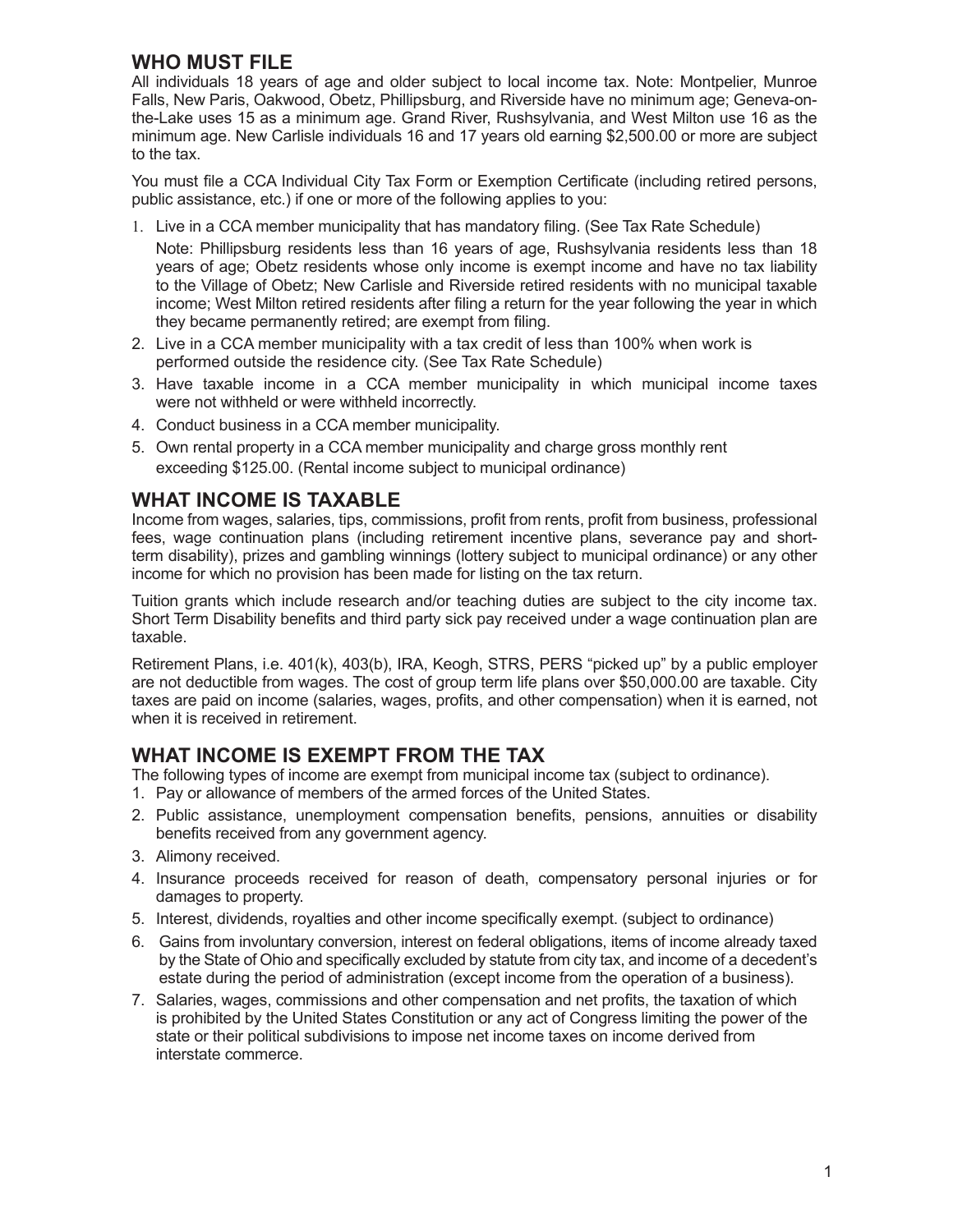8. Salaries, wages, commissions, other compensation and net profits, the taxation of which is prohibited by the Constitution of the State of Ohio or any act of the Ohio General Assembly limiting the power of the City to impose net income taxes.

#### **WHEN TO FILE**

Due date for the City Tax Form is April 15 following the close of the tax year. When April 15 falls on a Saturday, Sunday or legal holiday, a form is considered timely filed if filed on the next succeeding day that is not a Saturday, Sunday or legal holiday.

All wage earners must file on a calendar year basis. Total amount due as shown must be paid when the return is filed

#### **WHERE TO FILE**

| NO Payment Enclosed - Mail to: | <b>Payment Enclosed - Mail to:</b> | <b>Refund Request - Mail to:</b> |  |  |
|--------------------------------|------------------------------------|----------------------------------|--|--|
| CCA - Division of Taxation     | CCA - Division of Taxation         | CCA - Division of Taxation       |  |  |
| PO BOX 94810                   | PO BOX 94723                       | PO BOX 94520                     |  |  |
| Cleveland OH 44101-4810        | Cleveland OH 44101-4723            | Cleveland OH 44101-4520          |  |  |

### **METHOD OF PAYMENT**

Checks or money orders should be made payable to CCA – Division of Taxation. There will be a \$50.00 charge for dishonored checks. To charge the amount of tax due on line 18 with Visa, Master Card, Discover or American Express, complete the credit card authorization.

Attach all methods of payment to the **front** of the tax form. Amounts \$10.00 or less need not be remitted.

#### **REFUND OR OVERPAYMENT**

If the amount of overpayment is \$10.00 or less, the amount will not be credited or refunded. If the amount of overpayment is greater than \$10.00, the taxpayer has the option to credit all or a portion of the overpayment to their 2022 tax liability or request the amount to be refunded. Credit and refund amounts must be greater than \$10.00. IRS must be notified by CCA of all overpayments.

Those under 18 for all or part of the tax year may apply for a refund of the employment tax withheld in any CCA city (See paragraph 1 of "Who Must File" regarding exclusions). A City Tax Form Refund Worksheet is required and may be obtained at www.ccatax.ci.cleveland.oh.us.

Interest is paid on refunds issued 90 days after the complete return is filed or the due date of the return, whichever is later. If we must request additional information from the taxpayer, the 90 day period for issuance begins when we have received all requested information or the due date of the return, whichever is later.

If you do not receive your refund within twelve  $(12)$  weeks after filing your return contact this office.

Refunds or overpayments from a work city may affect the computation of the residence tax.

#### **EXTENSION OF TIME TO FILE**

CCA honors the IRS extension. Attach a copy of the IRS extension, extension confirmation number or IRS acknowledgment to the City Tax Form when it is filed. An extension of time to file does not extend the time to pay the tax due. If tax is due, submit payment with a copy of the IRS extension by the original due date of the City Tax Form.

#### **SIGNATURE**

Sign and date your return before submitting it to the CCA – Division of Taxation. **A return is not**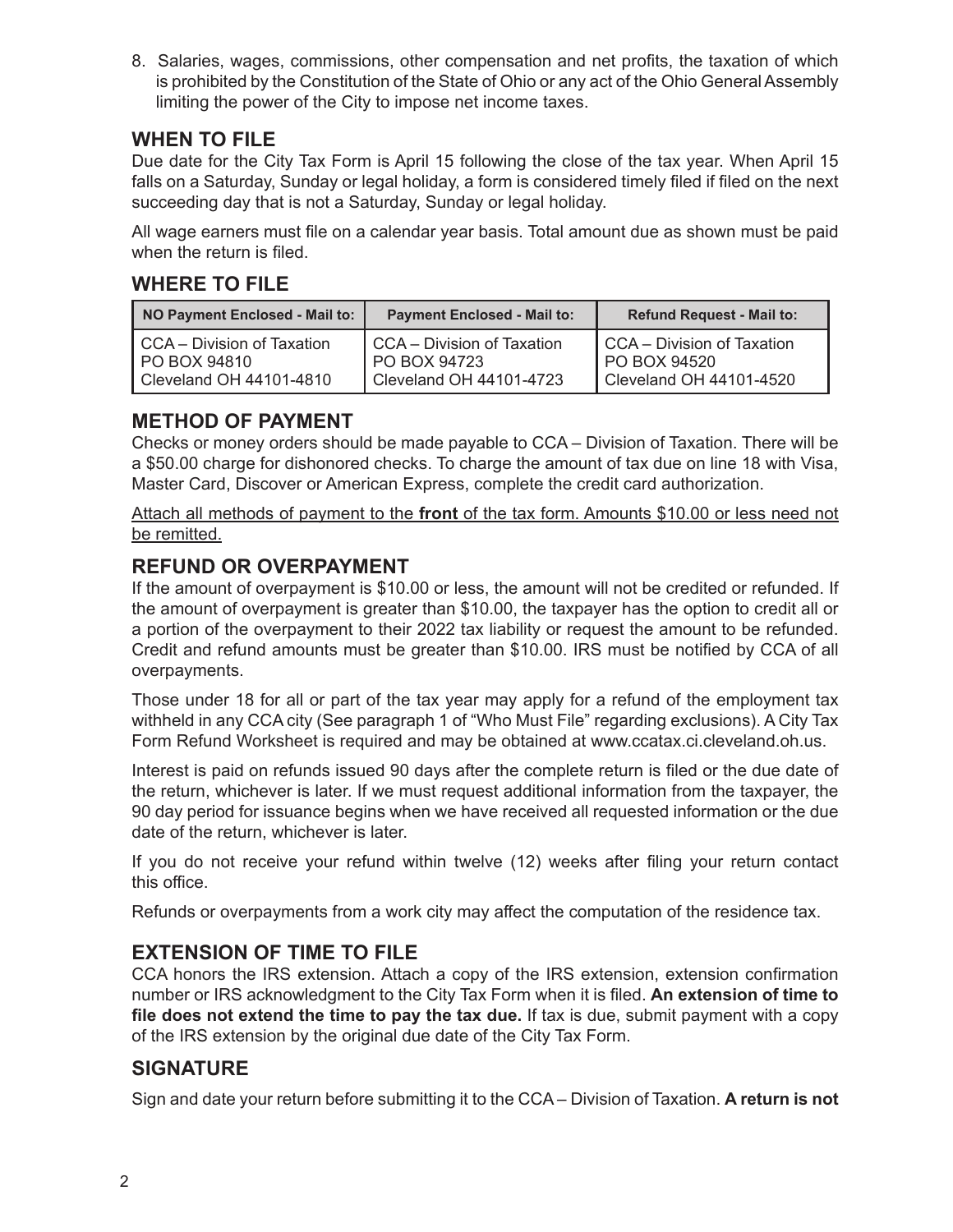**"filed"** within the meaning of the law, until signed by the taxpayer or an agent legally **authorized to sign for such taxpayer.** If the return is prepared by someone other than the taxpayer, this person should also sign the return. By checking the appropriate box you may elect to authorize your preparer to contact CCA regarding this return (ORC 718.05).

**DECEASED TAXPAYERS** If the taxpayer expired before filing a return for 2021, the taxpayer's spouse or personal representative may have to file and sign a return for the person. The person who files the return should write "DECEASED" and the date of death in the name and address portion of the tax return. When signing the tax return, write "DECEASED" in the space provided for the signature. Spouse should sign as "Surviving Spouse" and agent should sign as "Personal Representative."

#### **PENALTY AND INTEREST RATES**

- **CCA member municipalities follow the penalty and interest rates indicated in ORC 718. Penalty and interest rates are available on our website. See specific municipal ordinance.**
- **Failure to pay estimated tax payments totaling 90% of the current year tax due or 100% of the prior year tax due no later than 15 days after the end of your tax year may result in penalty and interest charges for underpayment of estimated tax in accordance with ORC section 718.08.**
- **Failure to pay tax when due may incur a 15% penalty of the amount not timely paid and a monthly interest charge.**
- Failure to file timely may incur a penalty of \$25.00 per month.

**Criminal penalties for failure to comply with the income tax ordinance are provided**  with penalties of up to \$1,000.00 fine and up to six months imprisonment for each offense.

#### **ESTIMATED TAX PAYMENTS**

Estimated payments and prior year credits may be reviewed 24/7 online at https://efile. ccatax.ci.cleveland.oh.us.

If husband and wife made joint estimates during the year and are now filing a separate return, attach a brief statement to your return, signed by both, indicating the amount claimed by each social security number.

### **AVOID COMMON MISTAKES**

- **Write your Social Security Number on your return.**
- Use the Medicare wage in box 5, which is usually the highest figure shown on  **your Wage and Tax Statements (Forms W-2).**
- **Be sure to use "Local income tax" withheld. Do not use School District tax or State tax withheld. See specific municipal ordinance.**
- **Employment Tax withheld cannot be used as Residence Tax.**
- **It is important that we know the exact cities you live and work in. If your**  employer has shown "Various," "Multiple," etc., as the name of locality on the  **Form W-2, be sure to list exactly which cities you have worked in. Attach the detail listing provided by your employer to the return.**
- **If a refund is requested, highlight the box on line 11 and/or 16.**
- **Attach all schedules and Wage and Tax Statements (Forms W-2) to the tax return before mailing.**
- **Write your Taxpayer Identification Number on your check, money order or credit card authorization and attach it to the front of the tax form. Place the remittance on top of the wage statements attached to the front of the return.**
- **Make the check or money order payable to CCA Division of Taxation.** 3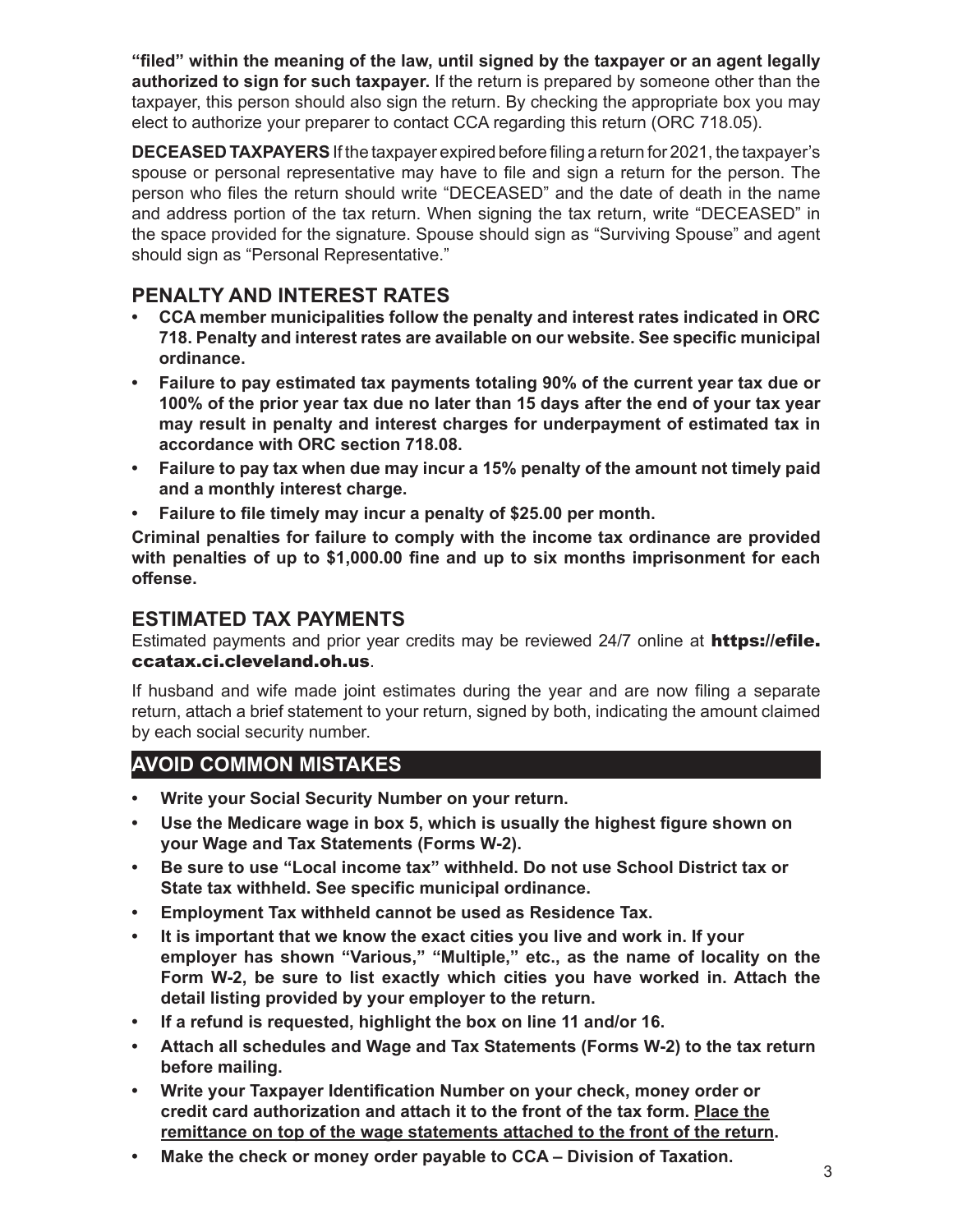# **PREPARING YOUR TAX RETURN**

| <b>IF YOU</b>                  | <b>AND</b>                                                                                                                | <b>THEN COMPLETE</b><br><b>AND FILE</b>       |  |
|--------------------------------|---------------------------------------------------------------------------------------------------------------------------|-----------------------------------------------|--|
| Live in a CCA municipality     | have no taxable income.<br>Pension, social security, interest<br>and dividends are not taxable for<br>municipal purposes. | Exemption<br>Certificate                      |  |
| Live in a CCA municipality     | work in the same CCA<br>municipality AND city tax was<br>withheld                                                         | City Tax Form<br>section A                    |  |
| Live in a CCA municipality     | work in a different municipality<br>from which you live                                                                   | City Tax Form<br>sections A, B, B-1           |  |
| Live in a CCA municipality     | work or earn income in a CCA<br>municipality AND city tax was<br>not withheld                                             | City Tax Form<br>sections A, A-1,<br>$B, B-1$ |  |
| Live in a non CCA municipality | work or earn income in a CCA<br>municipality AND city tax was<br>not withheld                                             | City Tax Form<br>sections A, A-1              |  |

## **EXEMPTION CERTIFICATE**

- Print or type your name and address in the spaces provided. If you have moved during the year, show both your current and your old address in the spaces provided. Be sure to enter the date of change.
- **Write your Social Security Number on the form.**
- For those who live in a mandatory filing community and are exempt from paying taxes, check the appropriate Box 1 through 4.
- If you ceased doing business or sold your rental property in a CCA community prior to January 1, 2021 check Box 5.
- Sign the Exemption Certificate, enter your phone number and the date.
- Detach and mail the completed bottom portion of Exemption Certificate to this office.
- Keep the top portion for your records.

**STOP**—If you qualify and have completed the Exemption Certificate, you are not required to file the City Tax Form.

#### **CITY TAX FORM**

- Extension Check the box and attach a copy of Federal Extension Form 4868 or electronic acknowledgement.
- Filing Status Check the appropriate box.
- Print or type your name and address in the spaces provided. **If you moved during the year, show both your current and your old address in the spaces provided. Be sure to enter the date of change.**
- **Write your Social Security Number on your return.**
- Enter your city of residence and phone number.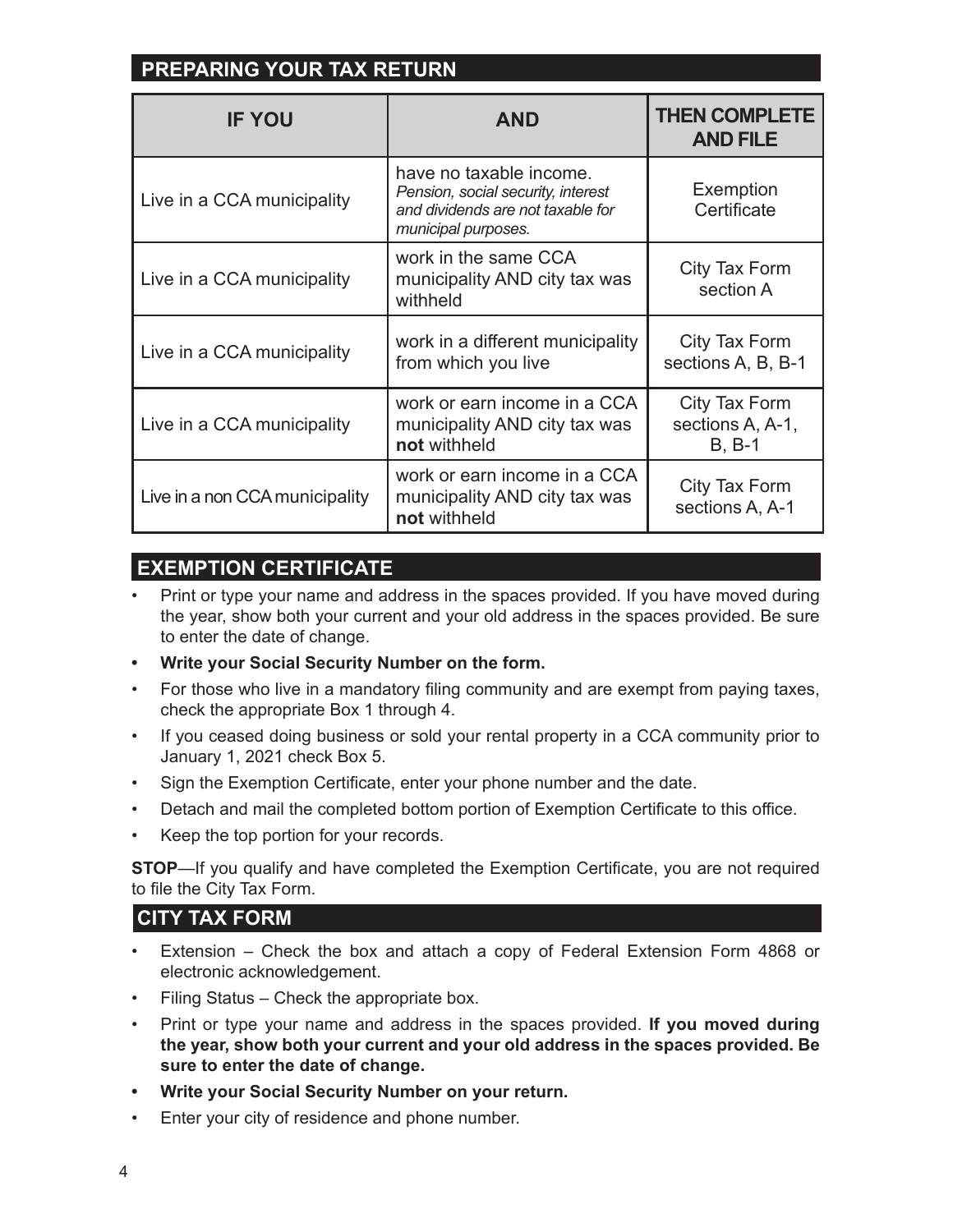#### **LINE INSTRUCTIONS**

List all of your income by source on Lines 1 through 6. If additional space is needed, please attach a separate schedule. Each item of income that you list in this section must be brought down and combined by city in Section A, Employment / Profit Tax.

Line 1 - Enter the employer's name, city where work was performed and the local wages as shown on Wage and Tax Statements (Forms W-2).

Report the full amount of your wages, salaries, bonuses, tips, fees, commissions, supplemental pay, sick pay, short term disability pay, excess reimbursements and other income regardless of whether municipal income tax has been withheld by your employer. Enter your taxable wages by employer as shown on Forms W-2. **For city tax purposes deferred compensation is taxable, use medicare wage in box 5, which usually is the**  highest wage figure. Tips reported to your employer are treated as wages and reported on Line 1. Tips not reported to your employer should be treated as miscellaneous income on Line 6.

Line 2 - Enter total taxable wage income.

**NOTE: CCA residents that have net profit/distributive share income sourced in multiple municipalities with current and/or prior year losses should complete the CCA Resident Business/Rental Income Worksheet in lieu of lines 3,4,5 and 6 business income. The**  worksheet may be obtained at www.ccatax.ci.cleveland.oh.us or by contacting our office.

- Line  $3-$  Name the city and enter only the net profit from Schedule C or Schedule F. Attach a copy of the Federal Schedules and a breakdown if income was earned in more than one municipality.
- Line  $4$  Name the city and enter only the rental profit from Schedule E. Attach a copy of your Federal Schedule E.
- Line 5 Name the city and enter income from Partnerships, Sub Chapter S Corporations and Trusts. Attach copies of Federal Schedules E Part II and K-1. Partnerships, Estates and Trusts, Sub Chapter S Corporations (subject to residence municipal ordinance) and Limited Liability Companies not filing on a Schedule C, must file and pay tax as entities using Net Profit Annual (Form CCA 120-17). Individuals may take credit for taxes paid by these entities on their distributive share income. Each entity's gain or loss is taxed separately to you as an individual. A loss from one entity may not be used to offset a gain from another even if both entities are within  **the same municipality.**
- Line  $6-$  Name the city and enter any other income received from estates and trusts, raffles, contests, and other miscellaneous income reported on Form 1099.

#### **Business, Rental and Other Income and Losses**

Losses from either business or rental property must be documented on Schedule L, on the back of the return. Losses may be carried forward for five (5) years (subject to municipal ordinance).

Business or rental income may be decreased by business or rental losses. Business and rental losses may not be deducted directly from wages. If a loss is realized, the loss is carried forward by the partnership to offset any possible future gains. Residents of CCA taxing municipalities with net profit and/or distributive share income sourced in multiple municipalities with current and/or prior year losses see CCA rules and Regulations Article 11 and the CCA Resident Business/Rental Income Worksheet.

Net Loss Carried Forward Limitation – For taxable years beginning in 2018, 2019, 2020, 2021 and 2022 you may only deduct net operating losses prescribed by ORC 718 for losses incurred in taxable years beginning on or after January 1, 2017. The remaining unused portion of the net operating loss may be carried forward, but for no more than five consecutive taxable years following the year in which the loss occurred.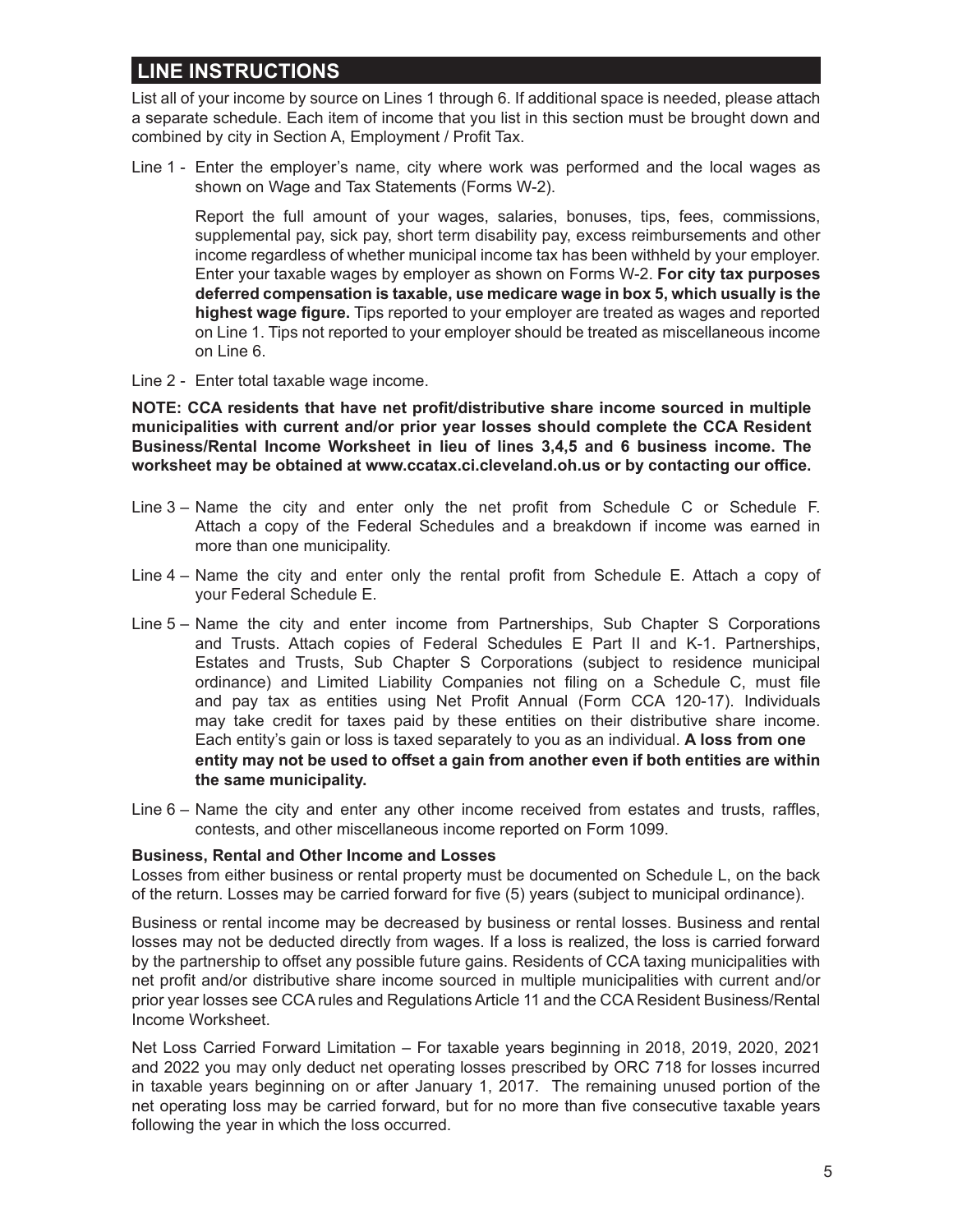# **SECTION A - EMPLOYMENT / PROFIT TAX 2021**

Use this section to calculate the tax that you owe on your wages (Line 2) and on the income you have received from business (Line 3), rental property (Line 4), K-1 (Line 5) and other sources (Line 6). Combine your income by city and list each only once in Section A. Be sure to keep the tax due, the credits or the amounts withheld separate for each city.

- Column 1 List the name of each city where work was performed or income earned. List each city only once.
- Column 2 Combine and enter the taxable income for each city. List income for each city only once.
- Column 3 Enter the work city tax rate.
- Column 4 To calculate the Tax Due, multiply the Taxable Income in Column 2 by the Tax Rate in Column 3.
- Column 5 Enter the tax that has been withheld for each city by your employer or the amount of tax that you have paid directly to a NON-CCA city or tax paid by a partnership or Sub Chapter S Corporation.
- **STOP If all of your wages were earned in the same city in which you lived, and city tax was correctly withheld, complete only the green sections. Sign and date**  the return, attach your Forms W-2, and file the return with CCA.
- Column 6 Enter the amount of overpayment from 2020 that you applied toward 2021.
- Column 7 Enter the amount of employment tax estimate payments that were applied to 2021.
- Column 8 If the Tax Due is \$10.00 or less enter zero. If the Tax Due is positive and greater than \$10.00, then this is the amount of employment tax you owe to each city. Overpayments greater than \$10.00 may be credited or refunded. Enter the amount of the overpayment on line 11. The overpayment cannot be subtracted from the Tax Due to another city.
- Line 10 Add all the positive amounts in Column 8 to arrive at the total employment tax that you owe.

**NOTE: Tax due to a NON-CCA city cannot be paid on this return. CCA member municipalities are listed on the reverse of the tax return. Call the city hall of the NON-** CCA municipality to obtain information on filing a tax return and paying tax due.

Line 11 – Add the negative amounts in column 8 to arrive at the total amount of overpayment. Enter the amount you want to credit towards next year or claim as a refund. The credit or refund amount must be greater than \$10.00 per city.

NOTE: Tax overpaid to a NON-CCA city cannot be used to offset tax due a CCA **municipality. CCA member municipalities are listed on the reverse of the tax return.**  Call the city hall of the NON-CCA municipality to obtain information on filing a tax **return and requesting a refund for that overpayment.**

### **SECTION A-1 – EMPLOYMENT / PROFIT TAX ESTIMATE - 2022**

If there was employment tax due to a CCA municipality in 2021 and you expect to owe \$200.00 or more in employment tax in 2022 (after subtracting your estimated withholding and credits), you must file an Employment/Profit Tax Estimate. (subject to municipal ordinance)

You may be charged penalty and interest if you fail to timely pay quarterly estimated payments totaling at least 90% of the current tax year liability or 100% of the prior tax liability. If you do not know what you will owe in 2022, base your estimate on the amount of tax due for 2021.

Estimates may be amended if a significant increase or decrease in income occurred during the current tax year. If you fail to complete the estimate, **CCA will not automatically bill you.**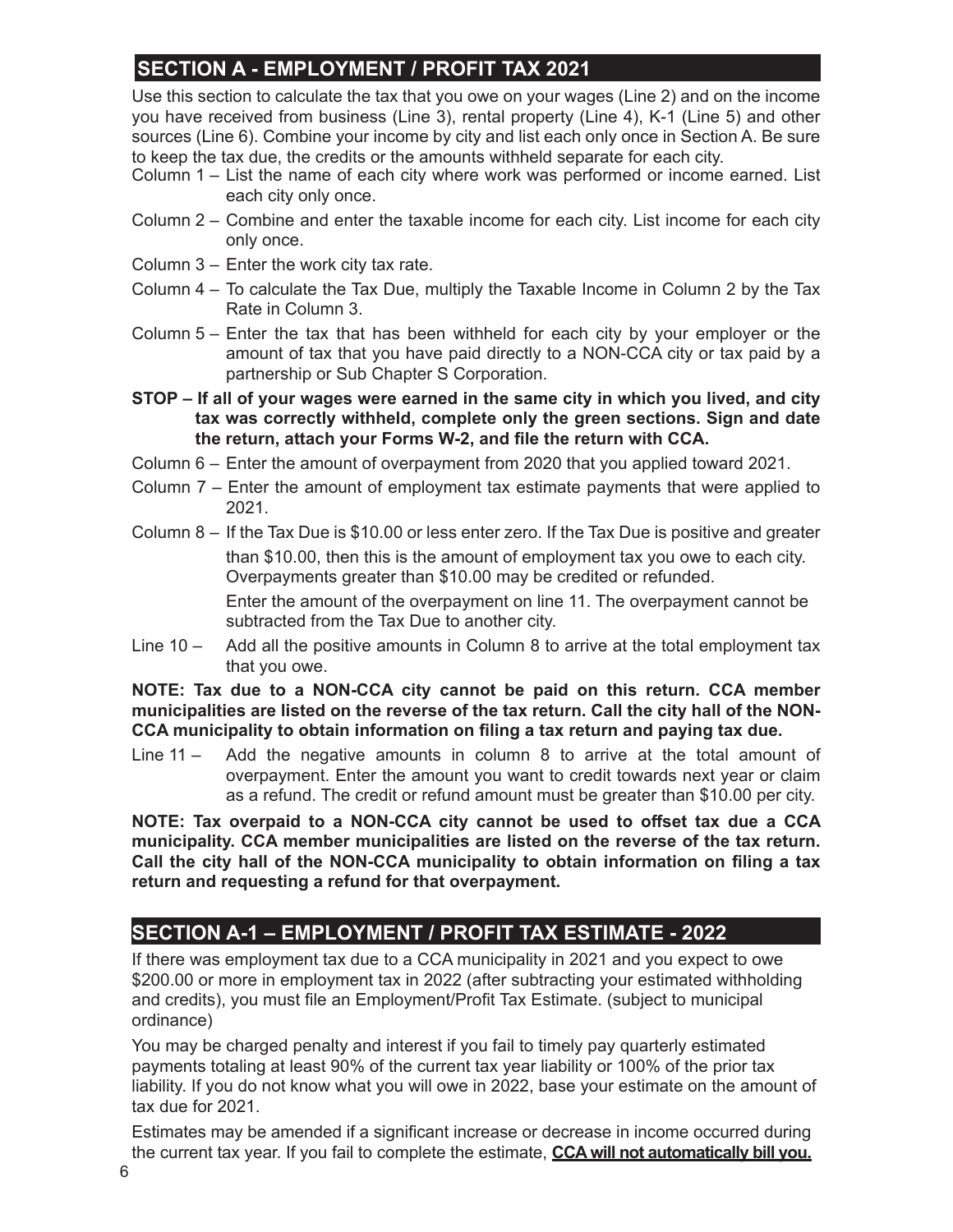- Column 9 List employment cities where you expect to owe tax.
- Column 10 Estimate income for these cities and calculate the tax due. Be sure to use 2022 tax rates.
- Column 11 List any overpayment from line 11A which you want credited to 2022 tax.
- Column 12 Subtract Column 11 from Column 10 and enter that amount in Column 12. This amount reflects the balance of estimated employment tax due for 2022.
- Column 13 Divide the amount in Column 10 by four (4) and subtract Column 11. This amount is the first quarter installment. If the amount is zero or less, no payment is due this quarter. You may pay the balance due at this time or in quarterly installments.
- Line 13 Total all Columns.

#### **SECTION B – RESIDENCE TAX – 2021**

Residence tax may be due on income earned outside your CCA residence city. First refer to the Schedule R on the reverse of the tax return. The Schedule R reflects the adjusted tax rate used to calculate the tax that is owed to your residence city. **This tax is in addition to any tax paid in Section A and should not be confused with taxes paid to employment cities.** After completing the Schedule R Worksheet, return to Section B – Residence Tax – 2021.

#### **Schedule R Worksheet**

**NOTE: If you use the CCA Resident Business/Rental Income Worksheet do not include income**  from the worksheet on Schedule R. Residents of CCA municipalities that have net profit and/ **or distributive share income sourced in multiple municipalities with current and/or prior year losses should complete the CCA Resident Business/Rental Income Worksheet which may be**  obtained from www.ccatax.ci.cleveland.oh.us or by contacting our office.

- Column 1 Enter name of work city. If more than one city, list each city separately. If work city is the same as residence city, enter city name on line \*\* of the Schedule R Worksheet. There is no additional residence tax due for income earned in the same city in which you live.
- Column 2 Enter total income earned in each city listed in Column 1. The total of Column 2 should be the same as the total of Column 15 in Section B – Residence Tax 2021 on the front of the tax return. If you lived in more than one city while you earned this income, the income will need to be prorated to show the amount earned while living in each residence city. To prorate your income, take your total income and divide it by twelve (12). This will approximate your monthly income. Multiply your monthly income by the number of months that you lived in each of the cities.
- Column 3 Enter name of the city that you lived in while you earned the income in Column 2.
- Column 4 To locate your adjusted residence tax rate:
	- (a) Find the WORK CITY RATE in the shaded area of SCHEDULE R. To find the tax rate of a non-CCA municipality you can ask your employer or the city hall of that municipality.
	- (b) Follow that WORK CITY column down until you reach the row naming your residence city
	- (c) Circle that percentage and enter in Column 4 of the Schedule R Worksheet
- Column 5 Multiply Column 2 by Column 4 and enter the tax due your residence city. The total of Column 5 should be entered in Column16 Section B – Residence Tax 2021 on the front of the tax return.

#### **Section B – Residence Tax 2021**

- Column 14 List the name of each city where you lived during 2021.
- Column 15 Enter the total of taxable income for each residence city. (Schedule R, Col. 2)
- Column 16 Enter the total tax due for each residence city. (Schedule R, Col. 5)
- Column 17 Enter the Residence Tax Withheld by your employer (Forms W-2). **Residence tax withheld is a separate withholding and should not be confused with employment tax withheld.**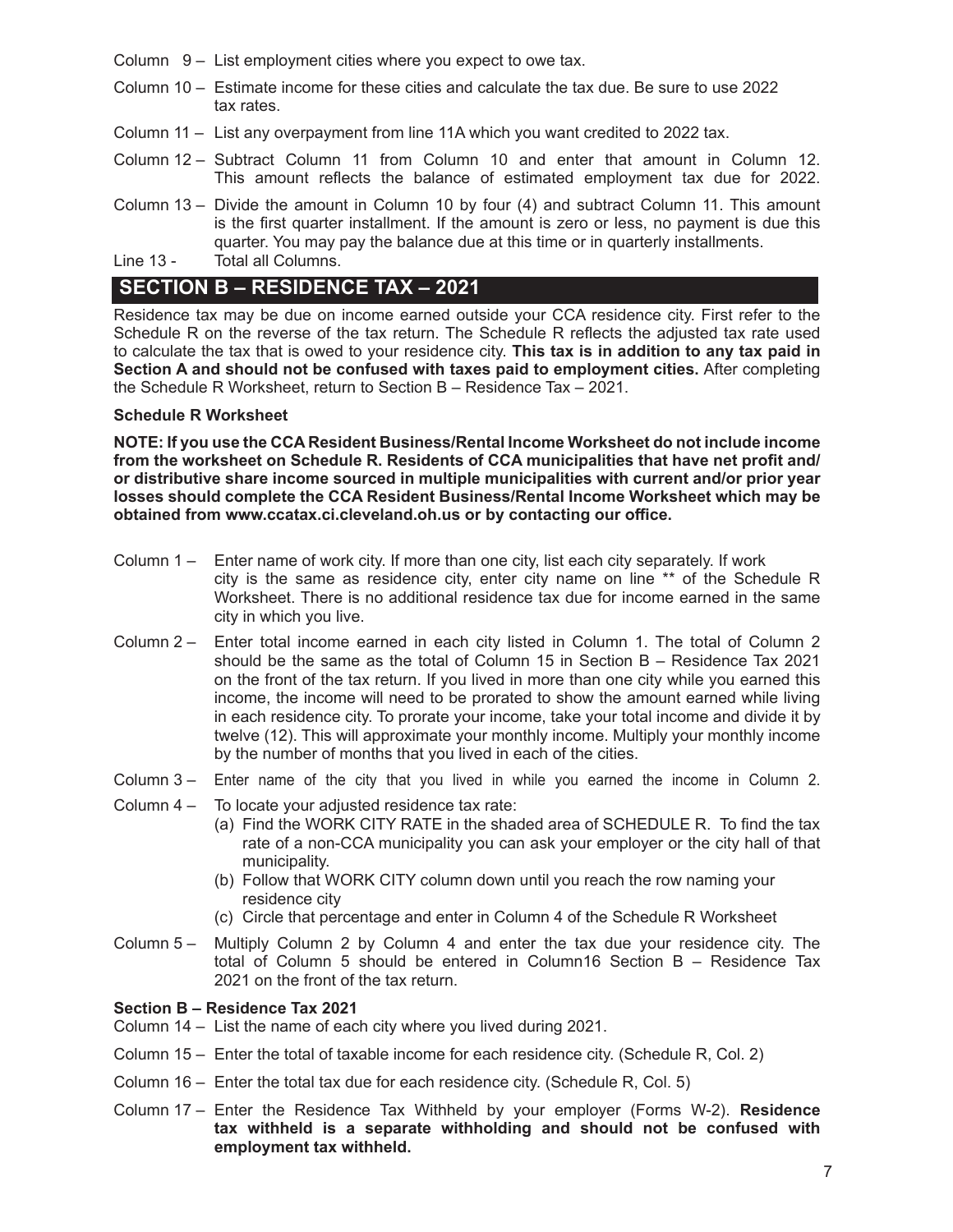- Column 18 Enter the amount of overpayment from 2020 that you applied toward 2021.
- Column 19 Enter the amount of residence tax estimate payments that were applied to 2021.
- Column 20 If the Tax Due amount is \$10.00 or less enter zero. If the Tax Due is positive and greater than \$10.00, then this is the amount of residence tax you owe. Overpayments greater than \$10.00 may be credited or refunded. Enter the amount of the overpayment on Line 16. The overpayment cannot be subtracted from the Tax Due to another city.
- Line 15 Add the positive amounts in Column 20 to arrive at the total residence tax that you owe.
- Line 16 Add the negative amounts in Column 20 to arrive at the total amount of overpayment. Enter the amount you want to credit towards next year or claim as a refund.The credit or refund amount must be greater than \$10.00 per city.

### **SECTION B-1 - RESIDENCE TAX ESTIMATE – 2022**

If there was residence tax due in 2021 and you expect to owe \$200.00 or more in residence tax in 2022 (after subtracting your estimated withholding and credits), you must file a Residence Tax Estimate. (Subject to municipal ordinance)

You may be charged penalty and interest if you fail to timely pay quarterly estimated payments totaling at least 90% of the current tax year liability or 100% of the prior tax liability. If you do not know what you will owe in 2022, base your estimate on the amount of tax due for 2021.

Estimates may be amended if a significant increase or decrease in income occurred during the current tax year.

If you fail to complete the estimate, **CCA will not automatically bill you.** 

- Column 21 List the residence city.
- Column 22 Estimate income and tax due for your residence city. Calculate the tax due just as you did in Section B. Be sure to use 2022 tax rates.
- Column 23 List any overpayment from Line 16A which you want credited to 2022 tax.
- Column 24 Subtract Column 23 from Column 22 and enter that amount in Column 24. This amount reflects the balance of estimated residence tax due for 2022.
- Column 25 Divide the amount in Column 22 by four (4) and subtract Column 23. This amount is the first quarter installment. If the amount is zero or less, no payment is due this quarter. You may pay the balance due at this time or in quarterly installments.
- Line 17 Total all columns.
- Line 18 Add amounts shown in the last column of lines 10, 13,15 and 17 for the total amount you must remit to CCA.

#### **MAILING YOUR RETURN**

- Verify social security number(s).
- Check your calculations.
- Attach all Wage and Tax Statements (Forms W-2) and all schedules to the tax return.
- Attach a check, money order or credit card authorization to the front of the form. Be sure to write your taxpayer identification number on your remittance. **Place remittance on top of tax statements.**
- Sign, date and mail your return by the due date.
- $8^*$  Keep a copy for your records.